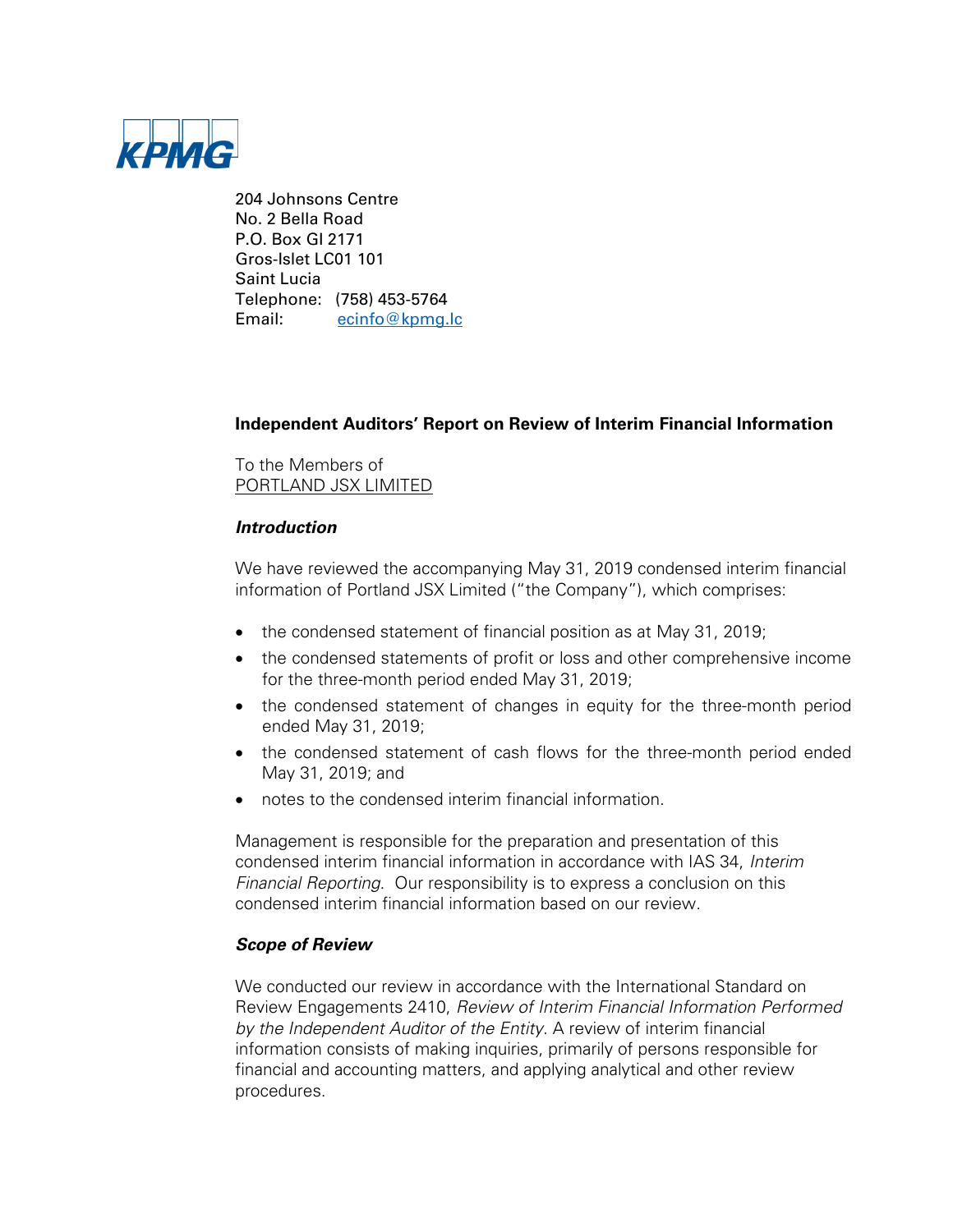

Page 2

# **Independent Auditors' Report on Review of Interim Financial Information (Continued)**

To the Members of PORTLAND JSX LIMITED

# **Scope of Review (continued)**

A review is substantially less in scope than an audit conducted in accordance with International Standards on Auditing and consequently does not enable us to obtain assurance that we would become aware of all significant matters that might be identified in an audit. Accordingly, we do not express an audit opinion.

## **Conclusion**

Based on our review, nothing has come to our attention that causes us to believe that the accompanying May 31, 2019 condensed interim financial information is not prepared, in all material respects, in accordance with IAS 34, Interim Financial Reporting.

KAMG

Chartered Accountants Saint Lucia

July 8, 2019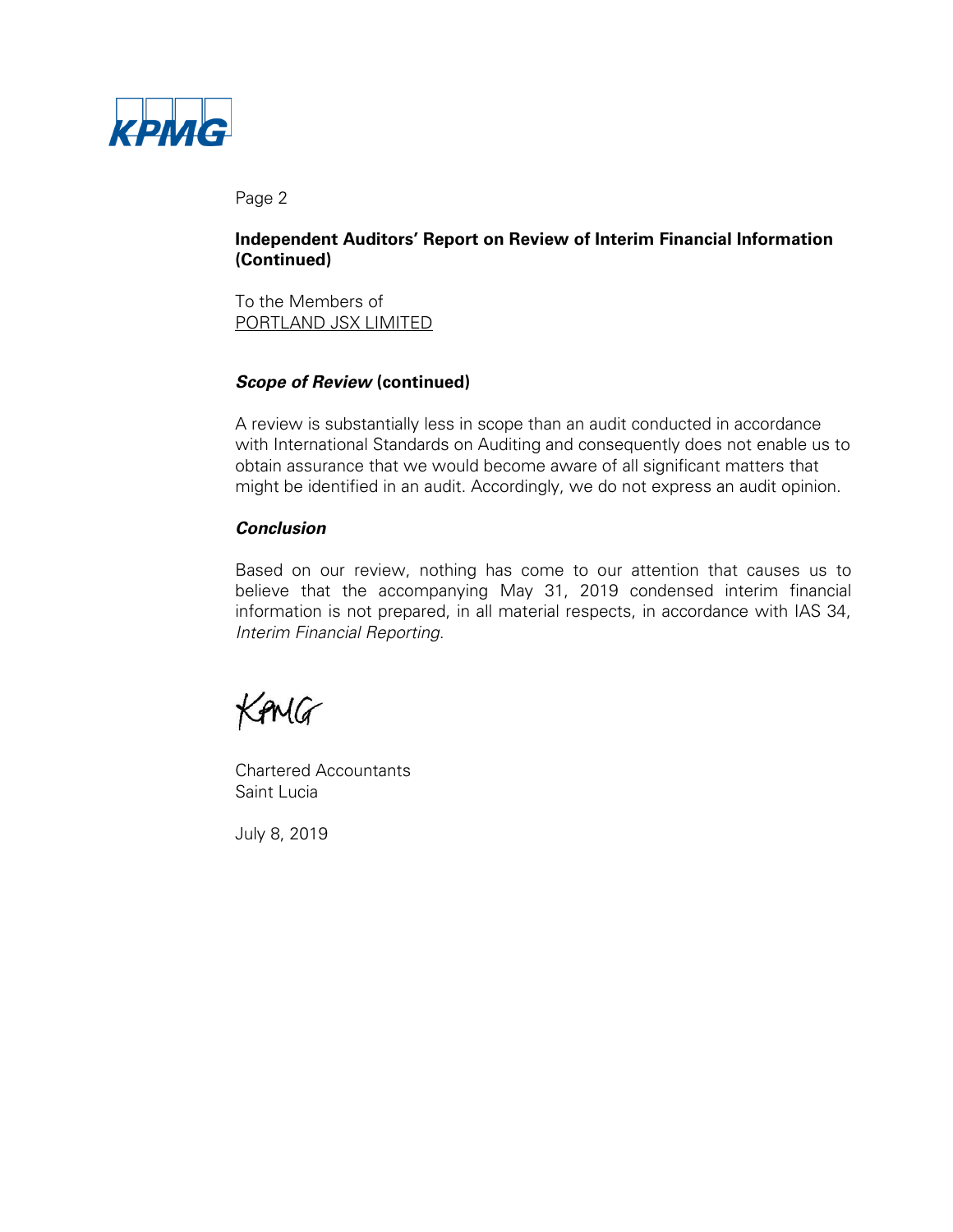Condensed Statement of Financial Position May 31, 2019 *(expressed in United States dollars unless otherwise stated)*

|                                              | Note           | <b>Unaudited</b><br>May 31, 2019 | <b>Audited</b><br>February 28, 2019 |
|----------------------------------------------|----------------|----------------------------------|-------------------------------------|
| <b>ASSETS</b>                                |                |                                  |                                     |
| <b>NON-CURRENT ASSET</b>                     |                |                                  |                                     |
| Financial investment, at fair value through  |                |                                  |                                     |
| profit or loss                               | $\overline{4}$ | 23,888,754                       | 23,743,995                          |
| <b>CURRENT ASSETS</b>                        |                |                                  |                                     |
| Cash and short-term deposits                 |                | 155,100                          | 237,545                             |
| Securities purchased under resale agreements |                | 361,627                          | 365,473                             |
| Receivables                                  |                | 55,423                           | 53,962                              |
| <b>Taxation recoverable</b>                  |                | 37,593                           | 37,280                              |
|                                              |                | 609,743                          | 694,260                             |
| <b>Total assets</b>                          |                | \$24,498,497                     | 24,438,255                          |
| <b>CURRENT LIABILITIES</b>                   |                |                                  |                                     |
| Other financial liabilities                  |                | 37,018                           | 42,096                              |
| Payables                                     |                | 25,419                           | 54,895                              |
| <b>Total liabilities</b>                     |                | 62,437                           | 96,991                              |
| <b>EQUITY</b>                                |                |                                  |                                     |
| Share capital                                |                | 25,682,953                       | 25,682,953                          |
| Accumulated deficit                          |                | 1,246,893                        | (1,341,689)                         |
| <b>Total equity</b>                          |                | 24,436,060                       | 24, 341, 264                        |
| <b>Total liabilities and equity</b>          |                | \$24,498,497                     | 24,438,255                          |

The condensed interim financial information on pages 3 to 12 was approved for issue by the Board of Directors on July 8, 2019 and signed on its behalf by:

Chairman

Douglas Hewson

Director

Jonathan Murphy

The accompanying notes form an integral part of the condensed interim financial information.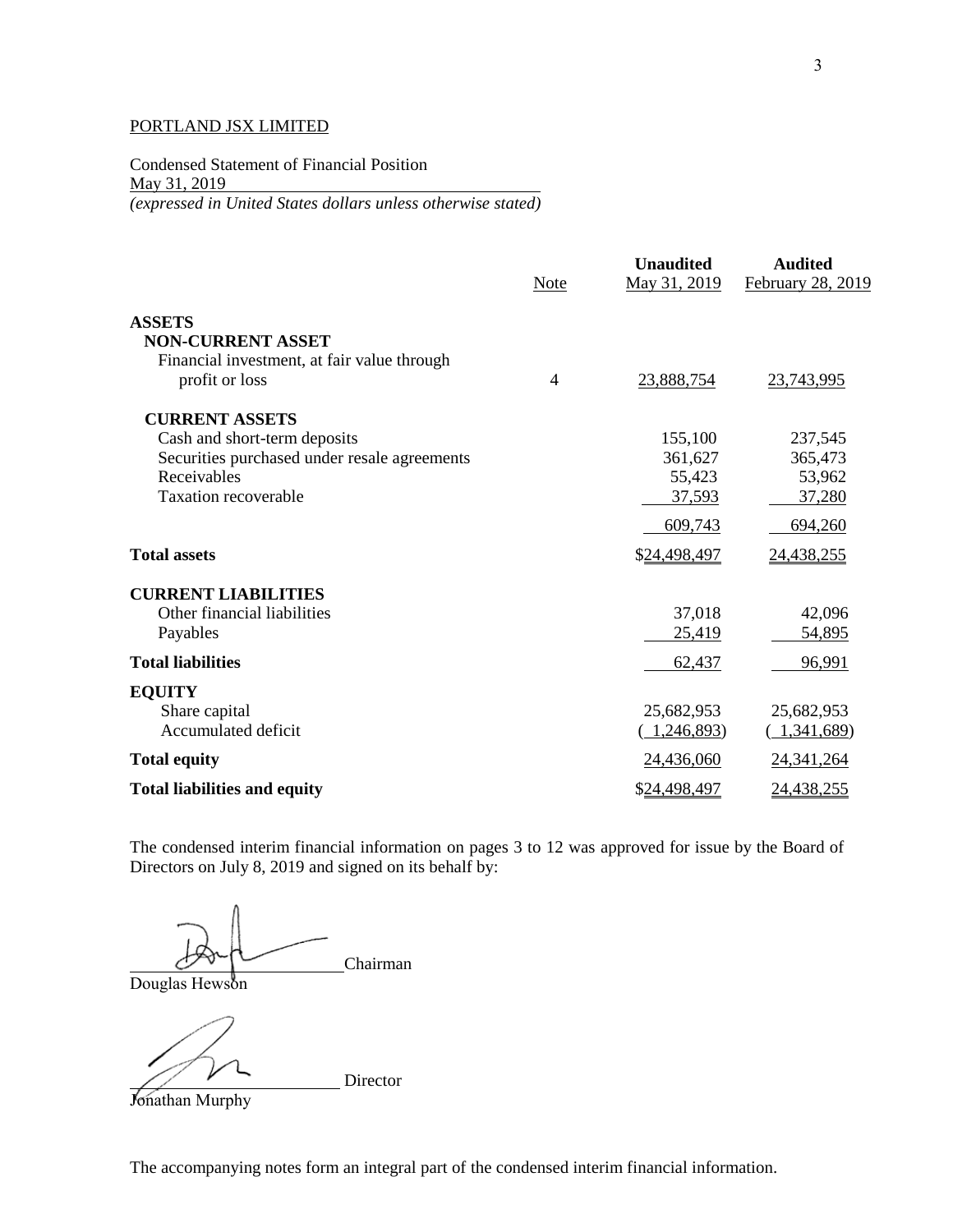Condensed Statement of Profit or Loss and Other Comprehensive Income Three months ended May 31, 2019

*(expressed in United States dollars unless otherwise stated)*

|                                                   |      | <b>Unaudited</b>          |            |  |
|---------------------------------------------------|------|---------------------------|------------|--|
|                                                   | Note | Three months ended May 31 |            |  |
|                                                   |      | 2019                      | 2018       |  |
| Income and fair value changes:                    |      |                           |            |  |
| Interest income, calculated using the effective   |      |                           |            |  |
| interest method                                   |      | 2,715                     | 25,575     |  |
| Net fair value gains/(losses) on financial assets |      |                           |            |  |
| classified as at fair value through               |      |                           |            |  |
| profit or loss                                    |      | 276,758                   | (313, 175) |  |
|                                                   |      | 279,473                   | (287,600)  |  |
| Operating expenses                                |      | (184, 677)                | (211,088)  |  |
|                                                   |      |                           |            |  |
| Profit/(loss) before taxation                     |      | 94,796                    | (498, 688) |  |
| Taxation                                          |      |                           | 2,249      |  |
| Profit/(loss) for the period, being total         |      |                           |            |  |
| comprehensive income/(loss)                       |      | \$94,796                  | (500, 937) |  |
| Earnings/(loss) per stock unit                    | 5    | $0.03\epsilon$            | 0.16c      |  |
|                                                   |      |                           |            |  |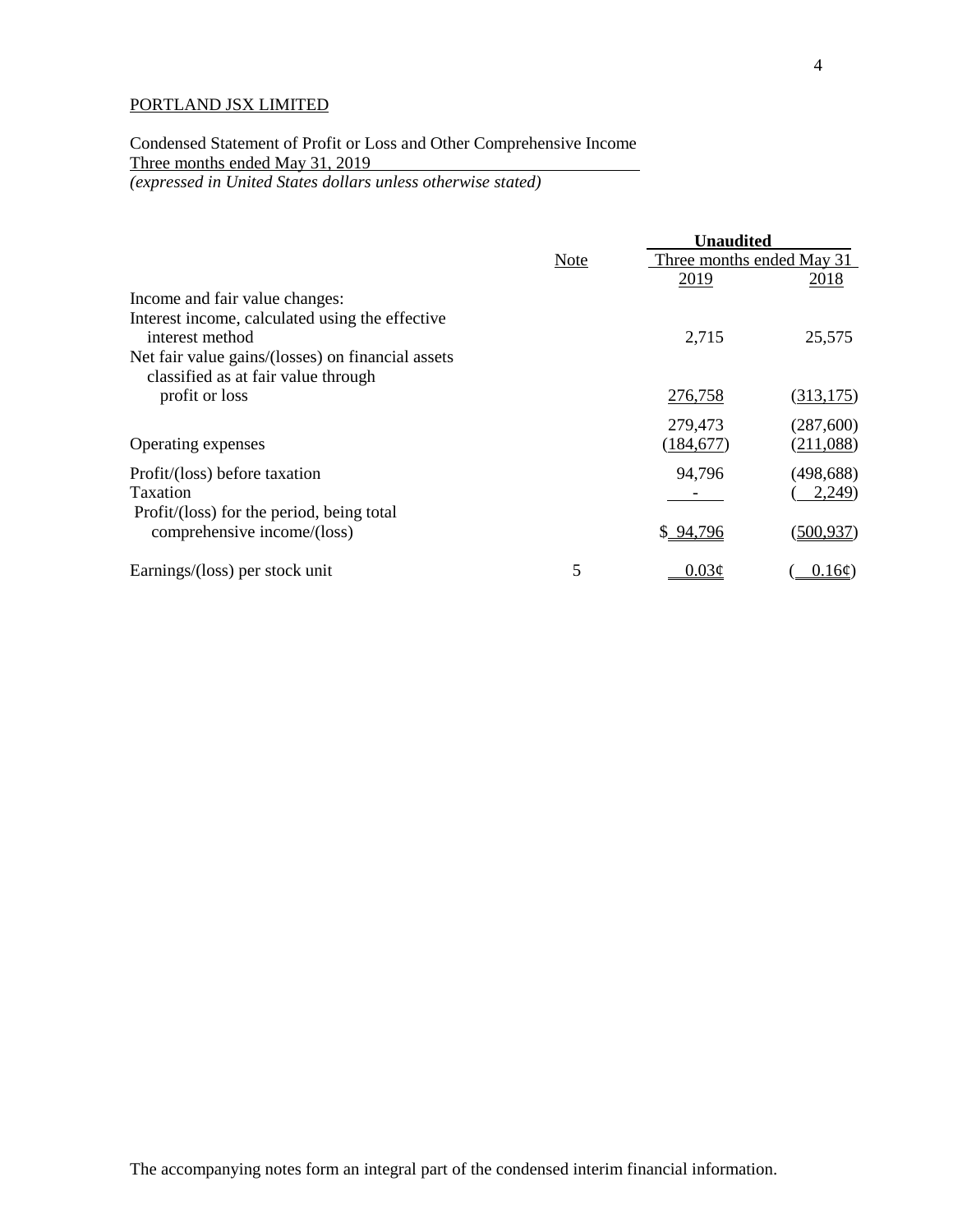Condensed Statement of Changes in Equity Three months ended May 31, 2019 *(expressed in United States dollars unless otherwise stated)*

|                                                            | <b>Unaudited</b> |                        |              |
|------------------------------------------------------------|------------------|------------------------|--------------|
|                                                            | Share<br>capital | Accumulated<br>deficit | Total        |
| Balances at February 28, 2018                              | 25,682,953       | 19,782)                | 25,663,171   |
| Loss for the period, being total<br>comprehensive loss     |                  | 500,937)               | 500,937)     |
| Balances at May 31, 2018                                   | \$25,682,953     | 520,719)               | 25,162,234   |
| Balances at February 28, 2019                              | 25,682,953       | (1,341,689)            | 24, 341, 264 |
| Profit for the period, being total<br>comprehensive income |                  | 94,796                 | 94,796       |
| Balances at May 31, 2019                                   | \$25,682,953     | ,246,893)              | 24,436,060   |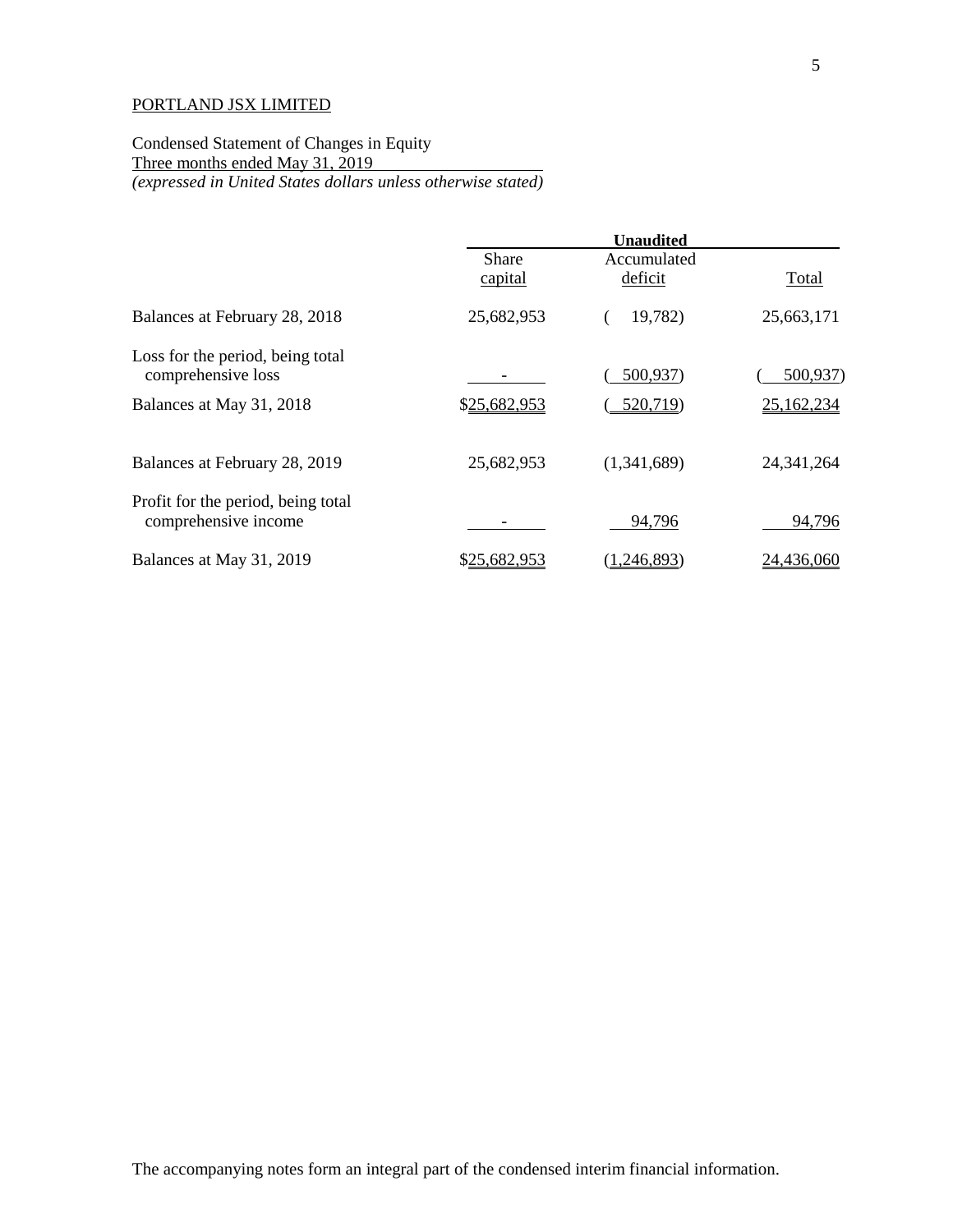## Condensed Statement of Cash Flows Three months ended May 31, 2019 *(expressed in United States dollars unless otherwise stated)*

|                                                                 | <b>Unaudited</b>          |           |
|-----------------------------------------------------------------|---------------------------|-----------|
|                                                                 | Three months ended May 31 |           |
|                                                                 | 2019                      | 2018      |
| <b>Cash flows from operating activities</b>                     |                           |           |
| Profit/(loss) for the period                                    | 94,796                    | 500,937)  |
| Adjustments for:                                                |                           |           |
| Net fair value (gains)/losses on financial assets classified as |                           |           |
| at fair value through profit or loss                            | (276, 758)                | 313,175   |
| Interest income                                                 | 2,715)                    | 25,575)   |
| Taxation                                                        |                           | 2,249     |
|                                                                 | (184, 677)                | 211,088)  |
| Changes in current assets and liabilities:                      |                           |           |
| Other financial liabilities                                     | 5,078)                    | 40,520    |
| Payables                                                        | 29,476)                   | 6,695)    |
| Cash used in operations                                         | (219, 231)                | 177,263)  |
| Interest received                                               | 1,254                     | 418       |
| Taxation paid                                                   | 313)                      | 2,269)    |
| Net cash used in operating activities                           | (218,290)                 | 179,114   |
| <b>Cash flows from investing activities</b>                     |                           |           |
| Financial investments, at fair value                            |                           |           |
| through profit or loss, net                                     | 131,999                   | 271,958)  |
| Securities purchased under resale agreements, net               | 3,846                     |           |
| Net cash provided/(used) in investing activities                | 135,845                   | 271,958)  |
| Net decrease in cash and cash equivalents                       | (82, 445)                 | 451,072)  |
| Cash and cash equivalents at beginning of period                | 237,545                   | 1,635,504 |
| Cash and cash equivalents at end of period                      | \$155,100                 | 1,184,432 |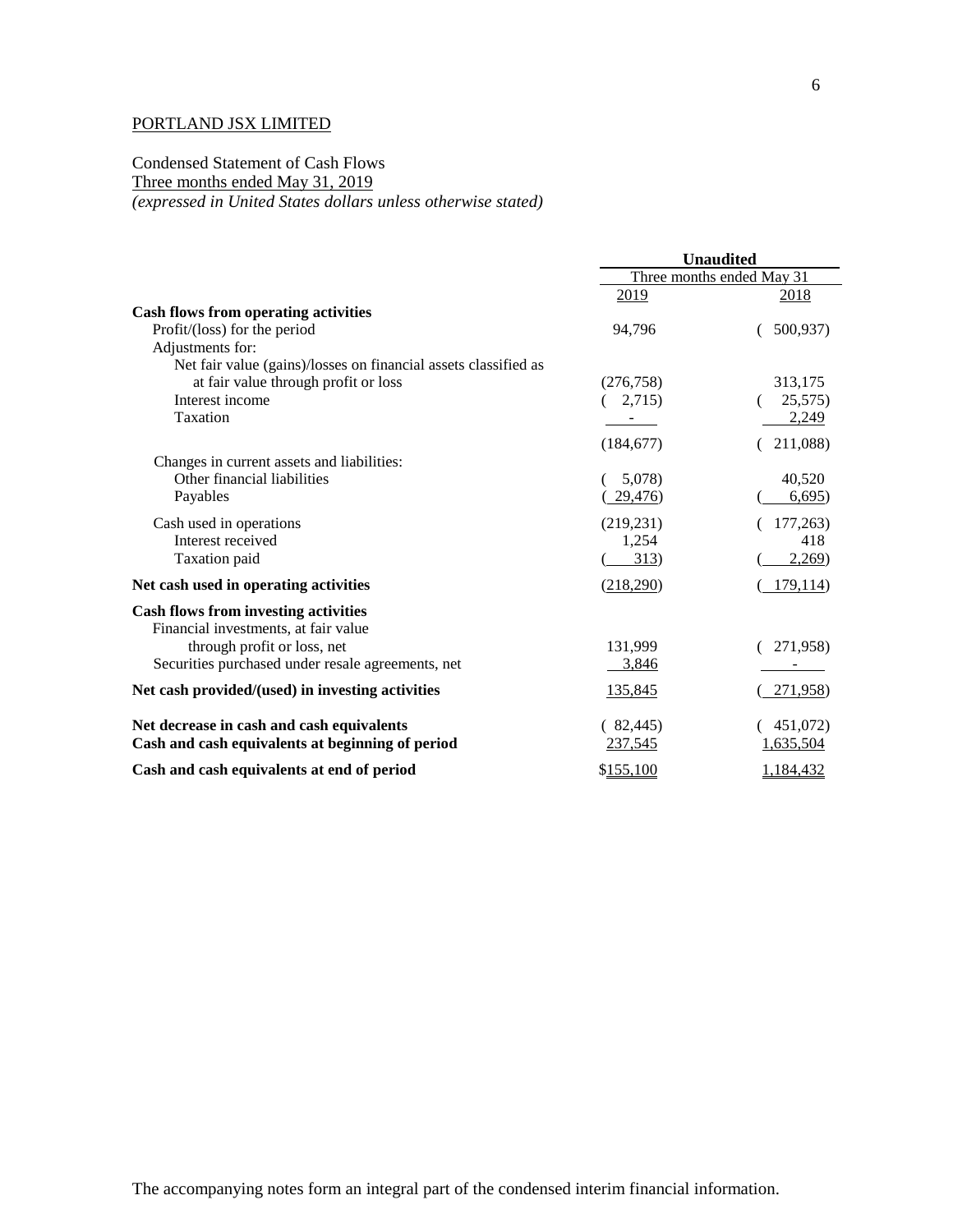Notes to the Condensed Interim Financial Information Three-month period ended May 31, 2019 *(expressed in United States dollars unless otherwise stated)*

### 1. The Company

Portland JSX Limited ("PJX" or "the Company") was incorporated in Saint Lucia on September 15, 2015 as an International Business Company ("IBC") with IBC number 2015-00335, and commenced operations on October 1, 2015. The registered office of the Company is located at the offices of McNamara Corporate Services Inc., 20 Micoud Street, Castries, Saint Lucia. The primary business of the Company is that of a Limited Partner in Portland Caribbean Fund II (the Fund). The Fund has an upfront five year commitment period to make investments within a term of 10 years, ending July  $2024$ , with the possibility of two additional consecutive one-year terms.

PJX is an equity investment vehicle through which Jamaican pension plans, as well as other eligible investors, invest to gain access indirectly to quality investments in the Latin American & Caribbean (LAC) region. The Company is listed on the Jamaica Stock Exchange.

Portland Private Equity II, Ltd., a Barbados exempted limited company (the "Barbados Management Company") and PPEC Inc., a Canadian company (the "Canadian Management Company" and together with the Barbados Management Company, "Management Companies" or "Managers") are responsible for managing the assets of the Fund, including investigating, analysing, structuring and negotiating potential portfolio investments and monitoring the performance of portfolio investments.

#### Portland JSX Limited and the Partnership

Under the Partnership Agreement, distributions and allocations to the partners and management fees are dealt with in the following manner:

- (1) Distributions and allocations:
	- (a) income, gains, losses, deductions and credits arising in connection with Short-Term Investments, are allocated in proportion to their relative Capital Contributions, and;
	- (b) Distributions of Disposition Proceeds and Other Portfolio Income received in respect of any Portfolio Investment shall initially be apportioned among the Participating Partners based on their respective Capital Contributions attributable to such Investment. The amount apportioned to the General Partner pursuant to the preceding sentence shall be distributed to the General Partner. The remaining amount apportioned to each Limited Partner that is a Participating Partner shall be further apportioned between (i) such Limited Partner on the one hand and (ii) the General Partner on the other hand and, except as otherwise provided in the Agreement, in the following amounts and order of priority:
		- (i) first, 100% to such Limited Partner, until such Limited Partner has received total distributions equal to its total Capital Contributions to the Partnership.
		- (ii) second, 100% to such Limited Partner until such Limited Partner has received total cumulative distributions equal to a preferred return of 8% per annum, compounded annually, on all amounts distributed in accordance with paragraph (i) not previously made to such Limited Partner.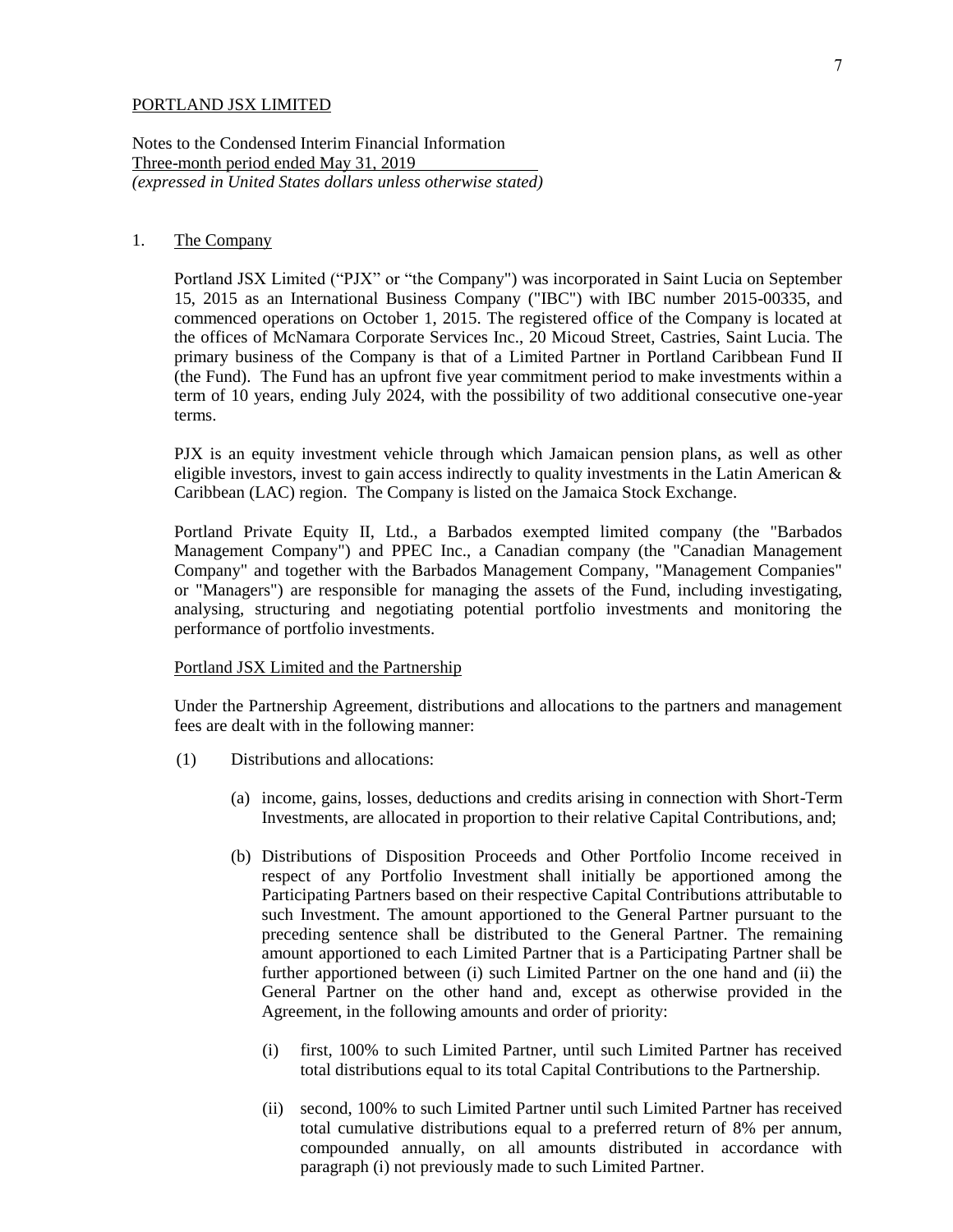Notes to the Condensed Interim Financial Information Three-month period ended May 31, 2019 *(expressed in United States dollars unless otherwise stated)*

## 1. The Company (continued)

Portland JSX Limited and the Partnership (continued)

- (1) Distributions and allocations (continued):
	- (b) (continued)
		- (iii) third, 100% to the General Partner until cumulative distributions to the General Partner equals 20% of the aggregate amount of the distributions made under paragraph (ii) and this paragraph.
		- (iv) thereafter, 20% to the General Partner and 80% to such Limited Partner.
- (2) Management fees and other charges:

Management fees are computed at 2% of Limited Partners' commitments. The Management fee will be reduced to 1.75% of unreturned invested capital beginning on the earlier of the end of the commitment period and the date on which a successor fund begins to prepay management fees.

Each Limited Partner is required to bear its portion of management fees and all other partnership fees and expenses, including organisational expenses from the partnership commencement date based on its pro rata share of capital commitments.

In admitting additional Limited Partners or accepting additional Capital Contributions or Capital Commitments from existing Partners, each Limited Partner is treated as having been a party to the Agreement, and each increased Capital Commitment is treated as having been made, as of the Partnership Commencement Date.

- 2. Statement of compliance, basis of preparation and summary of significant accounting policies
	- (a) Basis of preparation
		- (i) Statement of compliance

The interim financial information is prepared in accordance with IAS 34 *Interim Financial Reporting.* It does not include all the information required for a complete set of general purpose financial statements prepared in accordance with International Financial Reporting Standards.

The accounting policies applied in these interim financial statements are the same as those applied in the Company's audited financial statements, as at and for the year ended February 28, 2019. Selected notes are included to explain events and transactions that are significant to an understanding of changes in the Company's financial position and results of operations since the date of those audited financial statements.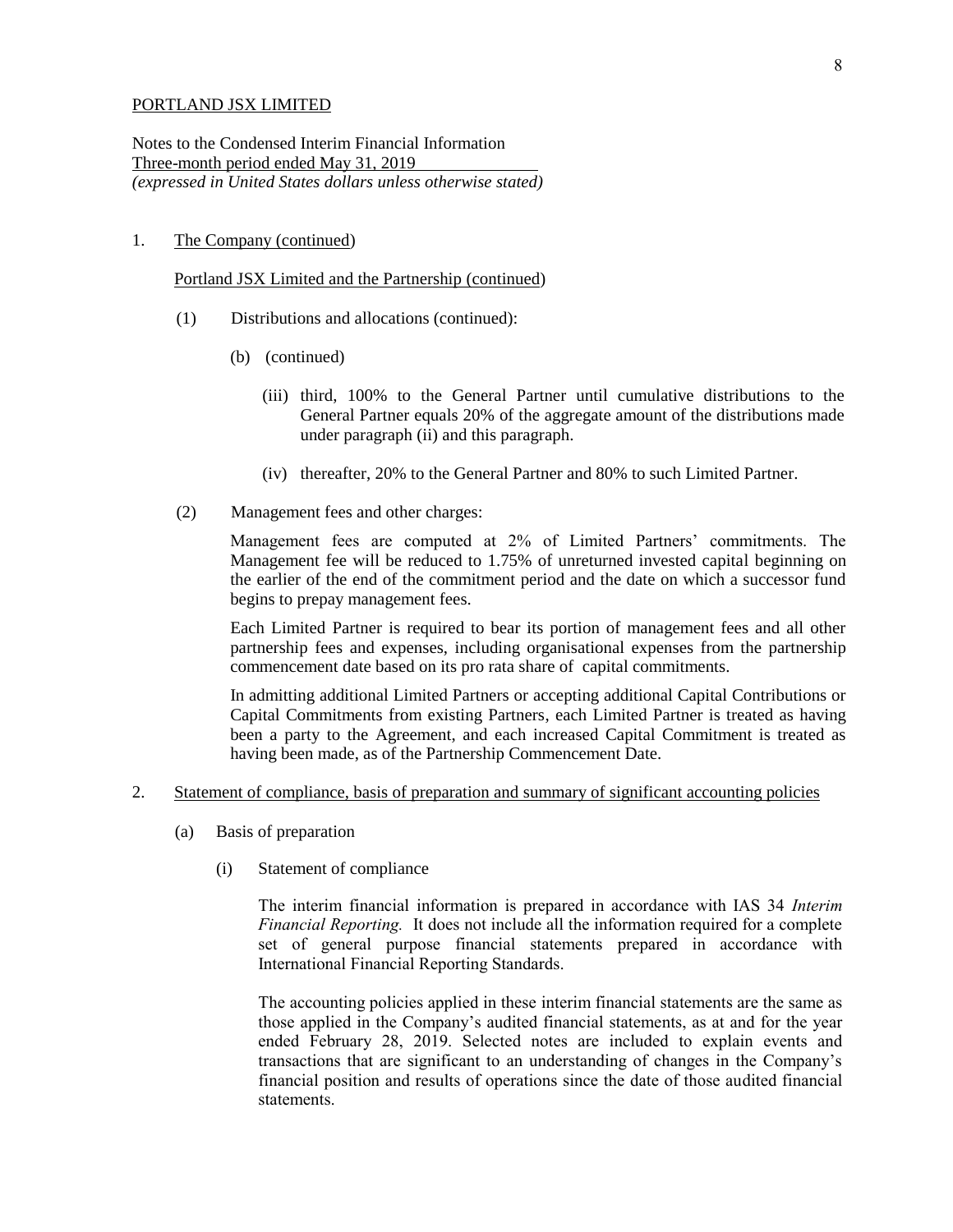Notes to the Condensed Interim Financial Information Three-month period ended May 31, 2019 *(expressed in United States dollars unless otherwise stated)*

## 2. Statement of compliance, basis of preparation and summary of significant accounting policies (continued)

- (a) Basis of preparation (continued)
	- (ii) Basis of measurement

The financial information has been prepared on the historical cost basis, modified for the revaluation of financial assets at fair value through profit or loss.

(iii) Use of estimates and judgments

The preparation of financial statements in conformity with IFRS requires the use of certain critical accounting estimates. It also requires management to exercise its judgement in the process of applying the Company's accounting policies.

The areas involving a higher degree of judgment or complexity, or areas where assumptions and estimates are significant to the financial statements, are disclosed in note 3.

(iv) Functional and presentation currency

Except where indicated to be otherwise, the condensed interim financial information is presented in United States dollars, which is the Company's functional currency.

(b) Taxation

The Company is subject to tax at 1% of its taxable income in Saint Lucia. Taxation on the profit or loss for the period comprises current and deferred taxes. Current and deferred taxes are recognised in profit or loss.

(i) Current taxation

Current tax charges are based on the taxable profit or loss for the period, which differs from the profit or loss before tax reported because they exclude items that are taxable or deductible in other periods, and items that are never taxable or deductible. The current tax is calculated at tax rates that have been enacted at the reporting date.

(ii) Deferred tax

Deferred tax liabilities are recognised for temporary differences between the carrying amounts of assets and liabilities and their amounts as measured for tax purposes, which will result in taxable amounts in future periods. Deferred tax assets are recognised for temporary differences which will result in deductible amounts in future periods, but only to the extent it is probable that sufficient taxable profits will be available against which these differences can be utilised. Deferred tax assets are reviewed at each reporting date to determine whether it is probable that the related tax benefit will be realised.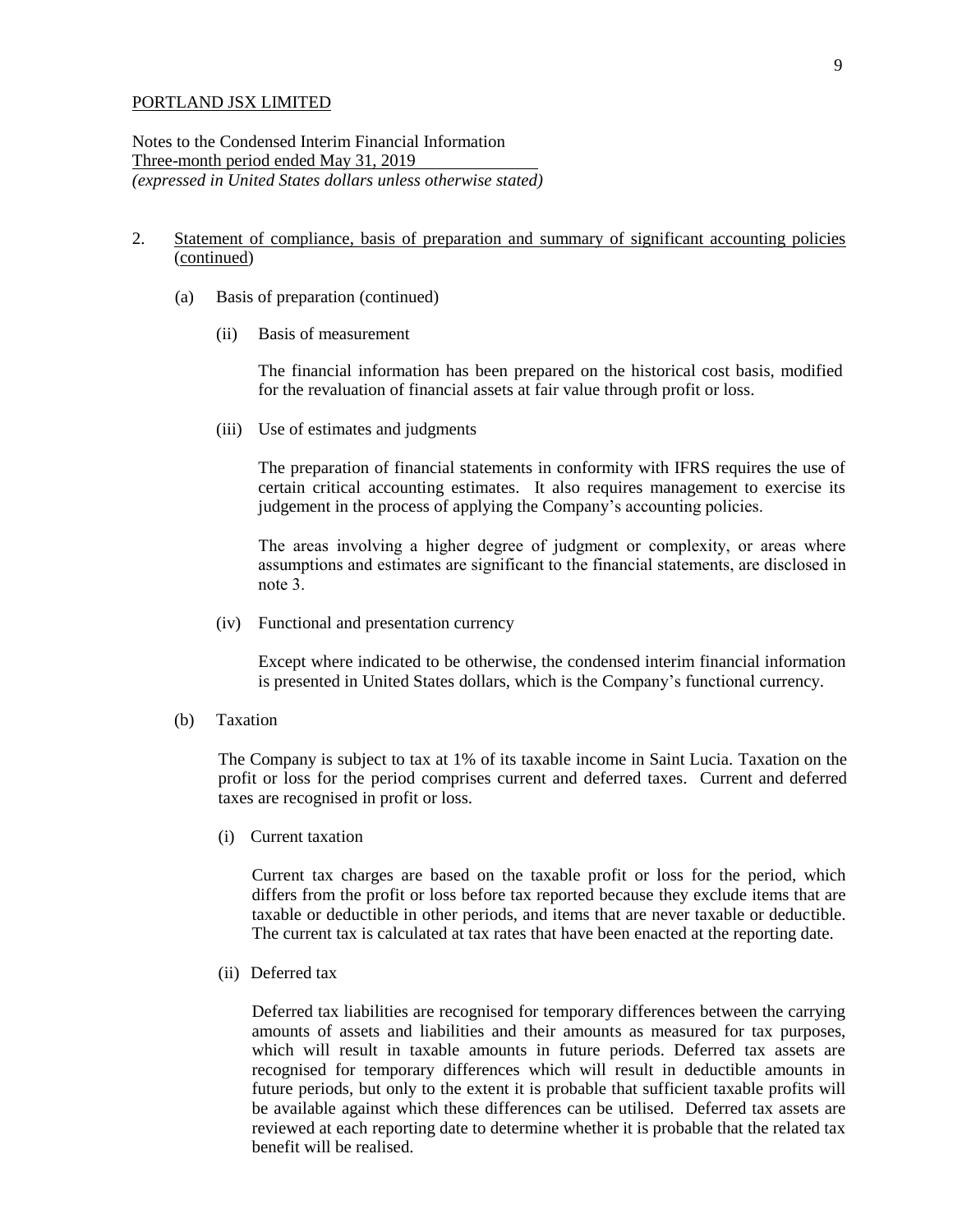Notes to the Condensed Interim Financial Information Three-month period ended May 31, 2019 *(expressed in United States dollars unless otherwise stated)*

#### 2. Statement of compliance, basis of preparation and summary of significant accounting policies (continued)

- (b) Taxation (continued)
	- (ii) Deferred tax (continued)

Deferred tax assets and liabilities are measured at the tax rates that are expected to apply in the period in which the asset will be realised or the liability will be settled based on enacted rates.

(c) Net gain from financial assets classified as at fair value through profit or loss

Net gain from financial instruments classified as at fair value through profit or loss includes all realised and unrealised fair value changes but excludes interest, and distributions of partnership income. Realised gains and losses are calculated using the specific identification method.

#### 3. Critical accounting estimates and judgements in applying accounting policies

The Company makes estimates and assumptions that could affect the reported amounts of assets and liabilities within the next financial year. Estimates and judgments are continually evaluated and are based on historical experience and other factors, including expectations of future events that are believed to be reasonable under the circumstances.

The fair value of the Company's unquoted investment in Portland Caribbean Fund II ('the Fund') is based on the fair values of the Fund's underlying investments, which include common equity securities and corporate debt. The fair value of such underlying investments uses valuation models that employ significant unobservable inputs for investments that are traded infrequently or not at all. These unobservable inputs require a higher degree of management judgment and estimation in determining the fair value.

Management judgement and estimation are usually required for the selection of the appropriate valuation model to be used, determination of expected future cash flows from the financial instrument being valued, determination of expected volatilities and correlations, and selection of appropriate discount rates. Consequently, the use of different assumptions and inputs could yield materially different results in the fair value of the Company's investment in the Fund from those reflected in the statement of financial position.

#### 4. Financial investment, at fair value through profit or loss

This represents an unquoted equity investment in the Fund. The Fund is managed by Portland Private Equity II, Limited and its principal activity is to make private equity and related investments in companies or other entities located principally in certain member and associate member states of CARICOM, certain Development Assistance Committee Countries and certain Cotonou Agreement Countries, (the "Target Region"). Cuba, Mexico and Venezuela are excluded from the Target Region. The Fund will also make investments in businesses, the securities of which have no established market and may be restricted with respect to transfer, with the principal objective of appreciation of invested capital. During the three-month period ended May 31, 2019, there were no further investments into the Fund.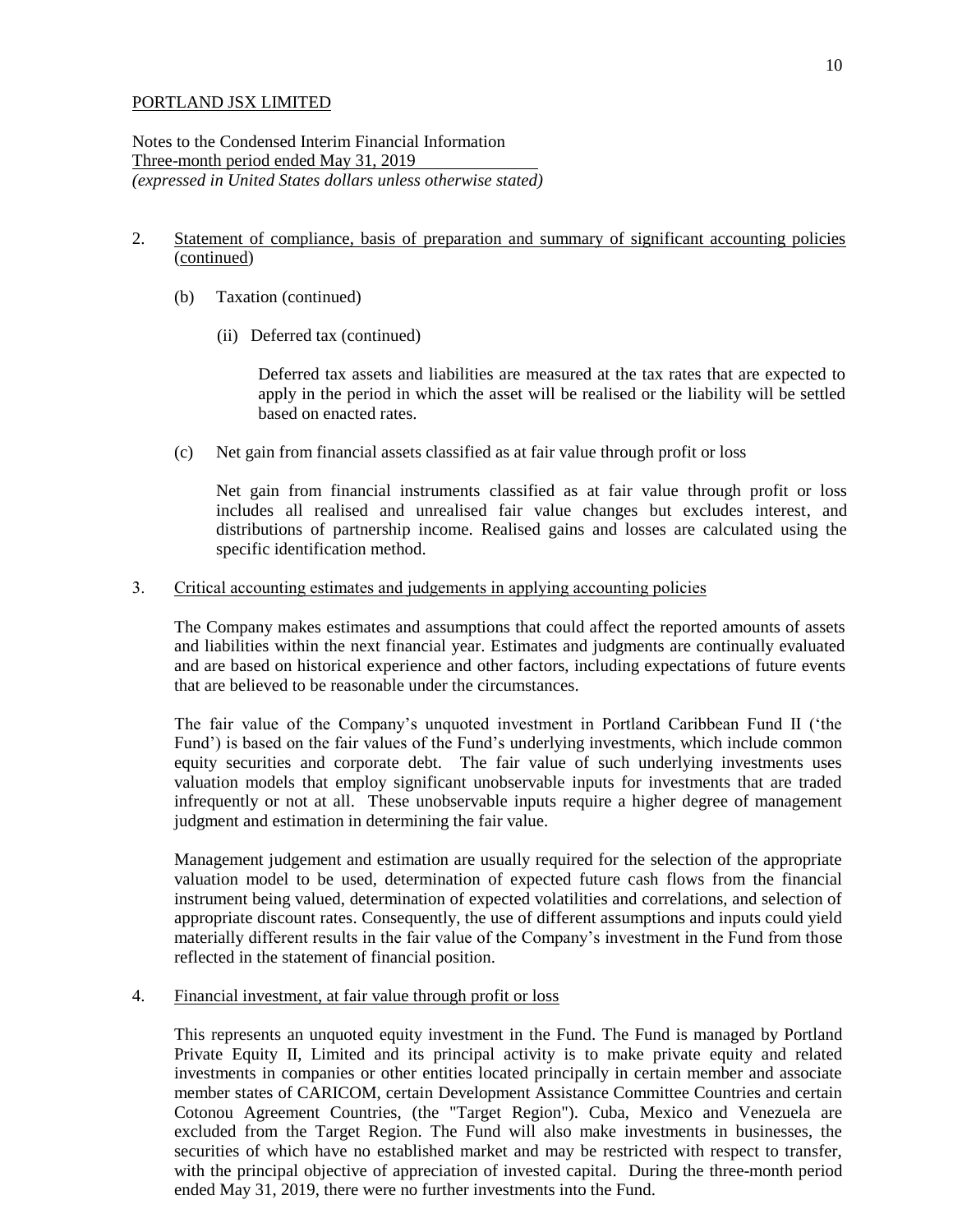Notes to the Condensed Interim Financial Information Three-month period ended May 31, 2019 *(expressed in United States dollars unless otherwise stated)*

#### 5. Earnings/(loss) per stock unit

Earnings/(loss) per stock unit is calculated by dividing the profit/(loss) for the period by the weighted average number of ordinary shares in issue for the period of 309,968,261 (2018: 309,968,261).

## 6. Capital management

The Company has made capital commitments to the Fund which obligates the Company to remit funds, cumulatively not to exceed the amount of the capital commitment, upon receipt of capital call notices.

The Company may co-invest with the Fund in equity or debt securities of private companies located in the Caribbean and Latin America. The Company is permitted to participate in coinvestments on a no fee/ no carry basis up to the amount of its capital commitment and thereafter on a negotiated basis.

In addition, the Company may borrow up to 25% of its total assets after giving effect to the borrowing. The Company has no intention to utilise leverage as a strategy, however, borrowing may be required to fund working capital and act as a buffer to cover cash flow timing differences.

#### 7. Fair value of financial instruments

Fair value is the price that would be received to sell an asset or paid to transfer a liability in an orderly transaction at the measurement date. Market price is used to determine fair value where an active market exists, as it is the best evidence of the fair value of a financial instrument.

For financial instruments which have no market prices, the fair value has been estimated using present value or other estimation and valuation techniques based on market conditions existing at the reporting date.

The Company measures fair value using the following fair value hierarchy, which reflects the significance of the inputs used in making the measurements.

- Level 1: Inputs that are quoted market prices (unadjusted) in active markets for identical instruments.
- Level 2: Inputs other than quoted prices included within Level 1 that are observable either directly (i.e., as prices) or indirectly (i.e., derived from prices). This category includes instruments valued using quoted market prices in active markets that are considered less than active or other valuation techniques in which all significant inputs are directly or indirectly observable from market data.
- Level 3: Inputs that are unobservable. This category includes all instruments for which the valuation technique includes inputs not based on observable data and those inputs have a significant effect on the instruments' valuation. This category includes instruments that are valued based on prices for similar instruments for which significant adjustments or assumptions are made to reflect differences between the instruments.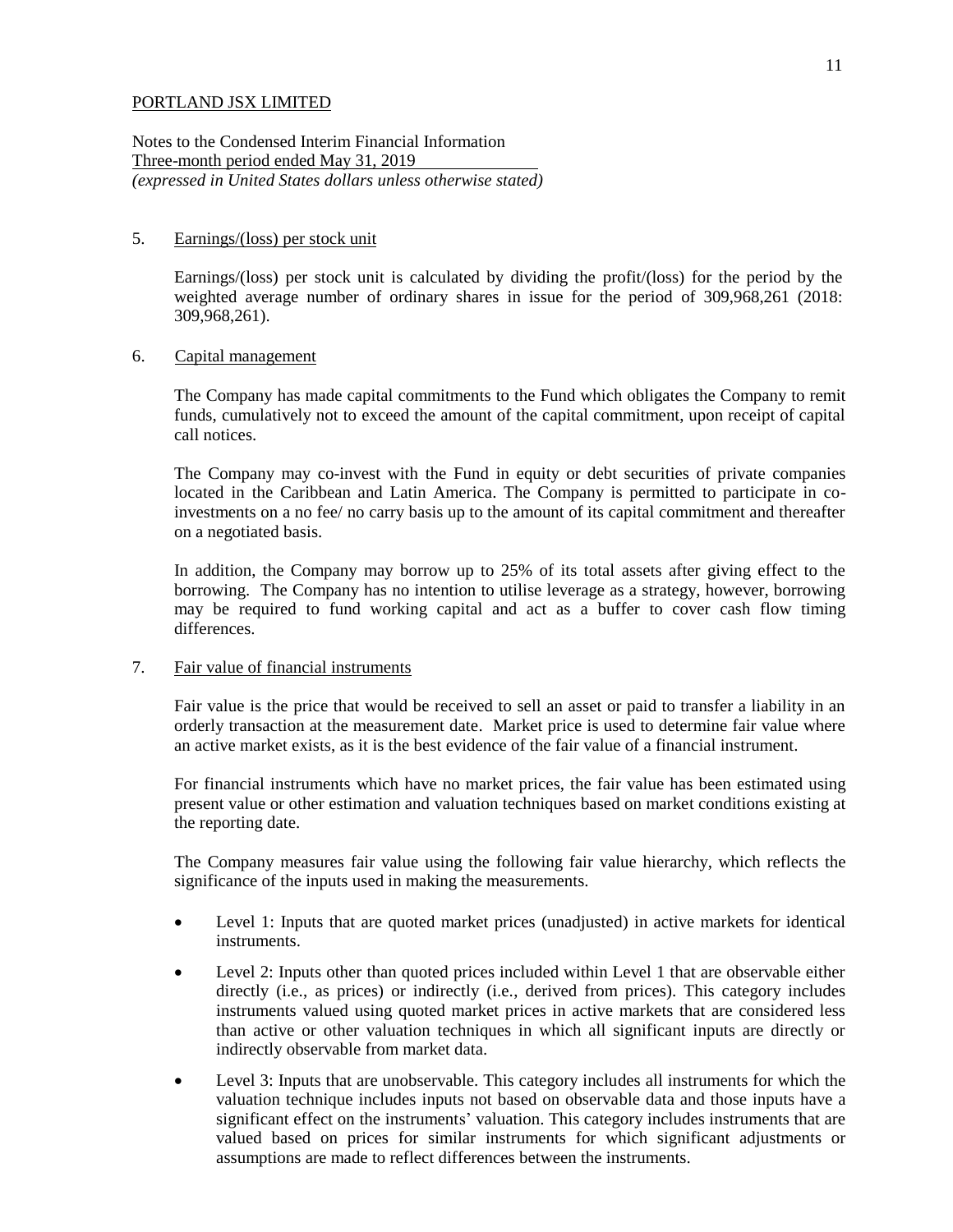Notes to the Condensed Interim Financial Information Three-month period ended May 31, 2019 *(expressed in United States dollars unless otherwise stated)*

## 7. Fair value of financial instruments (continued)

The values derived from applying these techniques are significantly affected by the underlying assumptions used concerning both the amounts and timing of future cash flows and the discount rates. The valuation of investments at fair value through profit or loss is as described in note 3.

Accounting classifications and fair values:

The Company's investment in unquoted investments measured at fair value is classified at level 3 of the fair value hierarchy and there were no transfers between levels in the period.

The following table shows the valuation techniques used in measuring the fair value of the Fund's unquoted investments, as well as the significant unobservable inputs used.

| <b>Valuation techniques</b>                                                | <b>Significant</b><br>unobservable<br>inputs                                                                    | Inter-relationship between<br>key unobservable inputs and<br>fair value measurement                                                                                                    |  |
|----------------------------------------------------------------------------|-----------------------------------------------------------------------------------------------------------------|----------------------------------------------------------------------------------------------------------------------------------------------------------------------------------------|--|
| Investment<br>in<br>unquoted<br>partnership<br>Market comparable companies | Adjusted<br>$\bullet$<br><b>EBITDA</b><br>multiple range of<br>4.90-11.10 times<br>5%-15% liquidity<br>discount | The estimated fair value would<br>increase/(decrease) if:<br>Adjusted EBITDA<br>was<br>$\bullet$<br>higher/(lower)<br>The liquidity discount was<br>$\bullet$<br>(higher)/lower        |  |
| Loan to investee<br>Recoverable<br>value<br>loan<br>of<br>amount           | <b>Estimated cash</b><br>flows from loan<br>Risk-adjusted<br>$\bullet$<br>discount rate                         | The estimated fair value would<br>increase/(decrease) if:<br>Estimated cash flows<br>$\bullet$<br>increased/(decreased)<br>Market interest rates<br>$\bullet$<br>(increased)/decreased |  |

Cash and short-term deposits, securities purchased under resale agreements and interest receivable are classified at amortised cost. The fair values of these financial assets approximate their carrying values due to their short-term nature.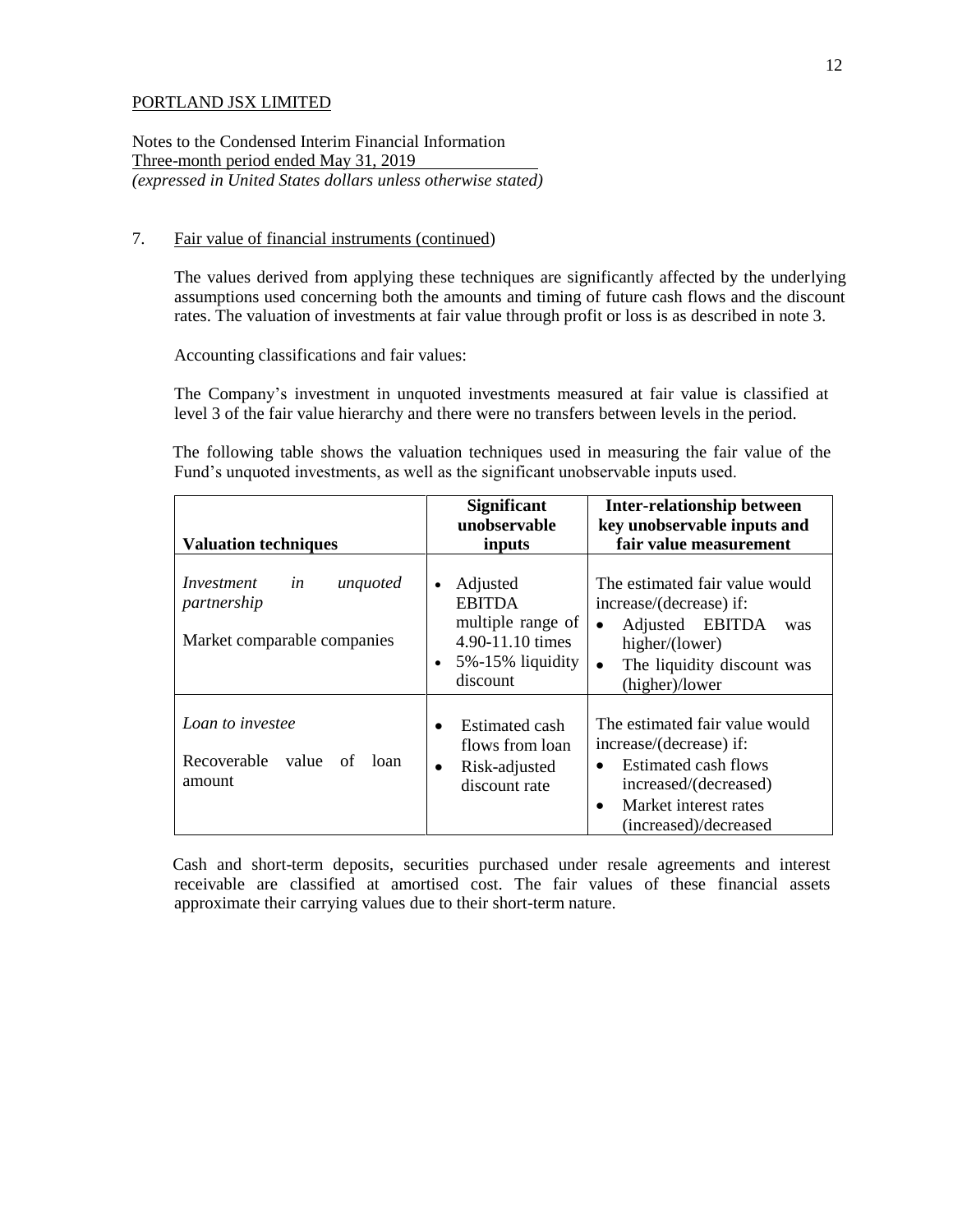

## **LIST OF SHAREHOLDINGS OF DIRECTORS AND SENIOR MANAGEMENT AND THEIR CONNECTED PERSONS**

### **AS AT MAY 31, 2019**

| <b>DIRECTOR</b>            | <b>SHAREHOLDINGS</b> | <b>CONNECTED PERSONS</b>       |
|----------------------------|----------------------|--------------------------------|
| Douglas Hewson             | Nil                  | Portland Private Equity II     |
|                            |                      | Limited                        |
|                            |                      | <b>Controlling Shareholder</b> |
|                            |                      | through Preferred Shares       |
| Patricia R. Francis        | Nil                  |                                |
| N. Patrick McDonald        | Nil                  | $\overline{\phantom{0}}$       |
| Jonathan Murphy            | Nil                  | $\overline{\phantom{0}}$       |
| Holly Hughes-McNamara      | Nil                  | $\overline{\phantom{0}}$       |
| <b>SENIOR MANAGEMENT</b>   | <b>SHAREHOLDINGS</b> | <b>CONNECTED PERSONS</b>       |
| Portland Private Equity II | Nil                  | Douglas Hewson                 |
| Limited                    |                      |                                |
| MCSI Inc.                  | Nil                  |                                |